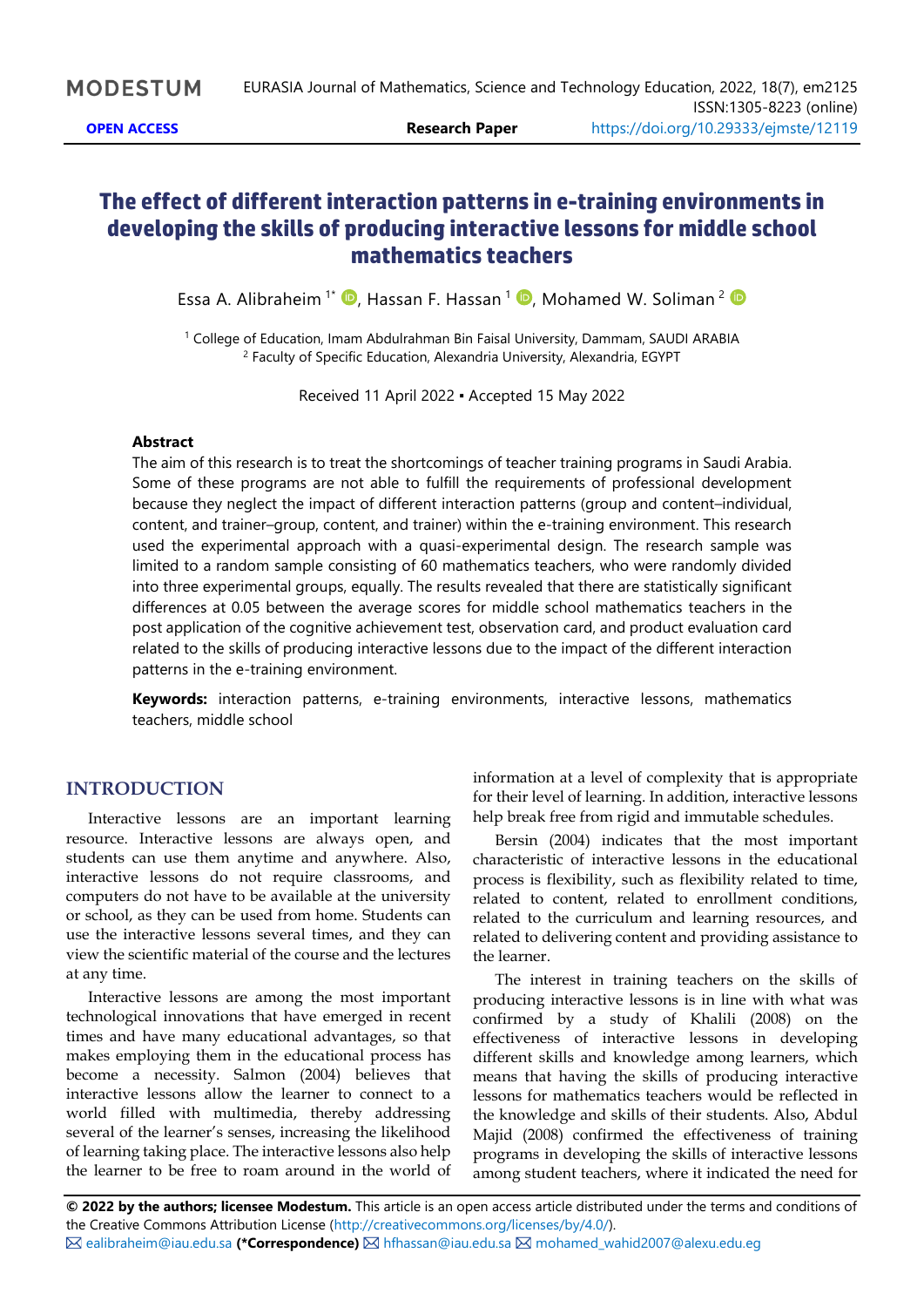## **Contribution to the literature**

- Although there are many teacher training programs in Saudi Arabia, few of these programs are able to fulfill the requirements of professional development.
- This study attempts to contribute to the educational research by investigating the impact of different interaction patterns (group and content–individual, content, and trainer–group, content, and trainer) within the e-training environment.
- This study provides evidence on the effectiveness of the trainees' interaction style with their colleagues, the content, and the trainer in the e-training environment in exchanging information, ideas, and experiences.

teachers to acquire the skills of designing and producing interactive lessons during the service.

## **Research Problem**

On the other hand, the philosophy of e-training is based on providing training to everyone who wants it. In addition, it employs information and communication technology to provide training opportunities for all teachers, or those who desire training regardless of age, gender, place of residence, presence, or economic and living conditions. E-training is based on the idea that it is better for a person to train on the professional knowledge that he/she needs. In addition, the knowledge should be of value and meaning to the person, and be provided to him/her at the right time and place, and by the appropriate means (Blackmur et al., 2013).

Interaction is an important and essential component when designing e-training environments. Several previous studies (e.g., Baxter & Preece, 1999; Chou, 2003; Elhlafawy, 2018; Kirby, 1999) identified the patterns of etraining interactions that are required to be available in e-training environments as the interaction between the trainee and the content, between the trainee and the trainer, between the trainee and the trainee, and between the trainee and the training environment interface.

The results of studies differed in determining the most effective patterns. Jung et al. (2010) concluded that the interaction of the trainee with the trainee is more important than other types of interaction, as working in cooperative groups achieves a high level of satisfaction. Reisetter and Boris (2004) found that trainees were less interested in the interaction of the trainee with the trainee compared to the interaction of the trainee with the content, and the trainee with the trainer.

Due to the different results of previous studies on the impact of the interaction pattern in e-training environments, which is one of the most important components of designing e-training environments, the current study dealt with these patterns by research and showing the impact on developing the skills of producing interactive lessons for middle school mathematics teachers.

During their visit to intermediate schools in Dammam, Saudi Arabia, the researchers noticed a low achievement of students in mathematics. When looking into the reasons by conducting interviews with intermediate school mathematics supervisors, the researchers found that the reasons for this decline in students' achievement in mathematics are due to the following:

- 1. Weak interaction between the mathematics teachers and their students in the classroom.
- 2. A lack of diversification of the teachers' teaching methods to attract the attention of the students, where their performance is predominantly lecturing.
- 3. The lack of time allocated to the lesson, which causes the inability to increase and diversify the examples of mathematical problems that help students to understand deeply and meaningfully.
- 4. The insistence by mathematics teachers on following the traditional form in providing educational content.
- 5. The lack of intentional efforts to develop the abilities and skills of mathematics teachers in the production of electronic interactive lessons.

Through the above study, the problem of the current research is determined to be the weak skills of mathematics teachers at the middle school level in Saudi Arabia to produce interactive lessons, and the impact of this on achieving the goals of teaching mathematics, and the low level of academic achievement for middle school students in mathematics. Therefore, this matter necessitates the need to search for new systems and methods for training and professional development of mathematics teachers at the middle school level.

## **Research Questions**

The problem of the current research is stated in the following main question: What is the effect of the difference in the interaction pattern in an e-training environment in developing the skills of producing interactive lessons for middle school mathematics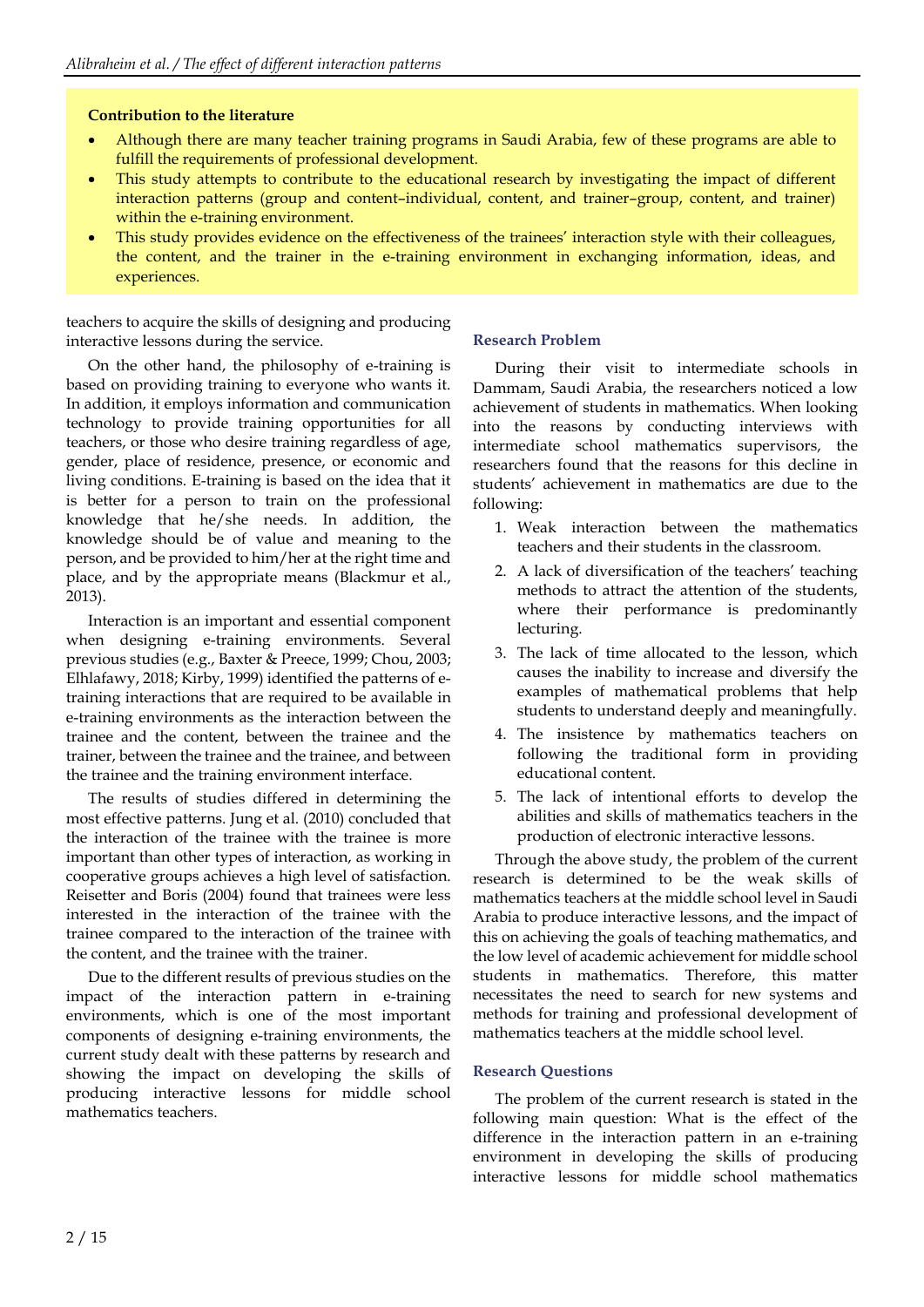teachers? From this main question, the following subquestions are derived:

- 1. What is the impact of the differences in the interaction patterns in an e-training environment on the development of the achievement of mathematics teachers at the middle school level of the cognitive aspects related to interactive lesson production skills?
- 2. What is the effect of the different interaction patterns in an e-training environment on developing the performance of middle school mathematics teachers' interactive lesson production skills?
- 3. What is the effect of the difference in the interaction patterns in an e-training environment on the quality of the interactive lessons produced by mathematics teachers at the middle school level?

# **Research Objectives**

The aim of the current research is to provide the skills of producing interactive lessons for middle school mathematics teachers through:

- 1. Detecting the impact of the different interaction patterns in an e-training environment on developing the achievement of middle school mathematics teachers of the cognitive aspects related to interactive lesson production skills.
- 2. Detecting the impact of the different interaction patterns in an e-training environment on developing the performance of middle school mathematics teachers of interactive lesson production skills.
- 3. Detecting the impact of the different interaction patterns in an e-training environment on the quality of the interactive lessons produced by middle school mathematics teachers.

## **Hypotheses**

The research hypotheses tested are as follows:

- 1. There are no statistically significant differences at 0.05 between the average scores of middle school mathematics teachers in the post application of the achievement test for the cognitive aspects related to the skills of producing interactive lessons due to the effect of the different interaction patterns in the e-training environment.
- 2. There are no statistically significant differences at 0.05 between the average scores of middle school mathematics teachers in the post application of the teachers' performance observation card for the skills of producing interactive lessons due to the effect of the different interaction patterns in the etraining environment.

3. There are no statistically significant differences at 0.05 between the average scores of middle school mathematics teachers in the post application of the interactive lesson quality evaluation card produced by teachers due to the effect of the different interaction patterns in the e-training environment.

## **Research Importance**

The current research has a theoretical and an applied importance that highlights its educational value, and it is represented in the following.

## *Theoretical importance*

- 1. The current research deals with a new type of training, which is e-training, as a formula for developing the teacher training process and making a qualitative leap in it, and as an entry point for the professional development of teachers.
- 2. The current research comes in response to the recommendations of many educational conferences and studies in recent years, which strongly suggested the need to adopt new formulas for teacher training and professional development, and to pay attention to development in this field.

## *Practical importance*

- 1. The research presents to those concerned with teacher training programs in Saudi Arabia a proposed integrated conception of the procedures and requirements for designing an e-training environment based on the different modes of interaction (group and content–individual, content, and trainer–group, content, and trainer) to develop the skills of producing interactive lessons for middle school mathematics teachers.
- 2. This study will attempt to determine the best interaction patterns in the e-training environment (group and content–individual, content, and trainer–group, content, and trainer) to develop the skills of producing interactive lessons for middle school mathematics teachers.

## **Research Delimitations**

In this research, the researchers adhered to the following delimitations.

# *Population delimitation*

Mathematics teachers in at the middle school level.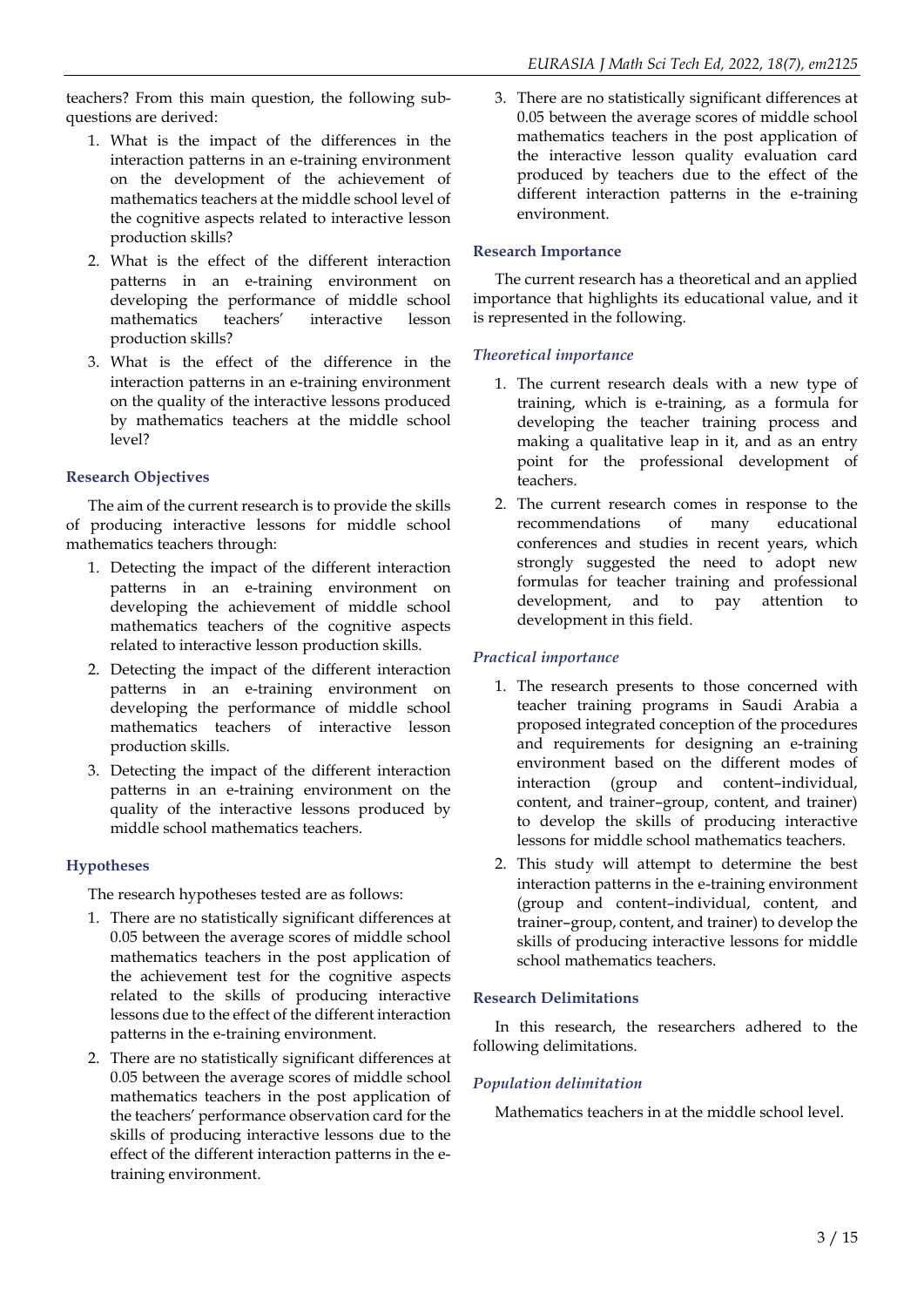#### *Objective delimitation*

Skills of producing interactive lessons in mathematics.

#### *Temporal delimitation*

The current research was applied in the first term of the academic year 2020-2021.

#### *Spatial delimitation*

Middle Schools in Dammam, Saudi Arabia.

#### **Research Terms**

The researchers define the current research terms operationally, as follows.

#### *E-training environment*

A training environment that allows the trainee to participate in the production of content, interact with it, and reuse it again in a framework of human interactions between individuals and various groups of trainees.

#### *Interaction pattern*

The trainees participate freely and fully through the e-training environment tools which include three different interaction patterns (group and content– individual, content, and trainer–group, content, and trainer) according to the steps of e-training, with the aim of developing the skills of producing interactive lessons for middle school mathematics teachers.

## *Interactive lessons*

It is the transformation of the usual lessons into an interactive electronic image that enables the learner to study, search, interact, feel suspense, and experience excitement because of what it contains in the way of texts, images, videos, animations, etc. It is also easy to circulate inside and outside the school through a website.

# **THEORETICAL FRAMEWORK & LITERATURE REVIEW**

#### **Theoretical Framework**

#### *First axis: Interaction in e-training environments*

Hirumi (2002) points out that the most important component of training success is interaction between participants. These interactions help relieve feelings of isolation, get rid of the feeling of dissatisfaction and poor performance, and are training methods centered on the trainee. Moore (1989) indicates that there are three levels of interaction centered on the trainee: the interaction of the trainer and the trainee, the trainee and the content, and the trainee and the trainee. This means that

interaction in e-training in general is not just clicking the computer mouse and surfing the Internet, but interaction requires high thinking skills, such as the ability to present new ideas, the ability to analyze and interpret, and other skills. This type of interaction encourages trainees to present their questions and contradictory information to the trainers directly or indirectly. The interaction occurs at three levels:

- 1. Interaction of a group of trainees with the training content.
- 2. The trainee's interaction with the training content and the trainer.
- 3. Interaction of a group of trainees with the training content and the trainer.

Designers of e-training programs can control these three levels by working with specialized work teams, each according to its field. Therefore, they are required to produce high quality training programs that can compete with traditional training programs. It is important to talk in some detail about these three levels, as follows:

- 1. **Interaction of a group of trainees with the training content:** When producing e-training content, it is necessary to think in the first place about how to design the content, so that it is able to provide the trainees with information, instructions for using the program, and instructions related to the training content, as well as providing the trainees with immediate feedback to their questions and inquiries. It is also necessary when designing e-training content to give the trainees adequate opportunities to evaluate themselves, and to identify their abilities and skills. This is done by providing brief questions that are answered quickly and with short answers, so that the feedback is immediate and direct.
- 2. **Interaction of the trainee with the training content and the trainer:** In the e-training environment, the trainer becomes a mentor and guide for the trainees. In this case the trainees need to feel comfortable and confident when they interact with the trainer. For this to happen, the trainer must build a sense of comfort and trust between him/her and the trainees by adhering to the standards that define the relationship between the trainer and the trainees. Theoe standards are usually included within the e-training programs when they are designed (Algodian, 2009).

Salmon (2004) considers that the willingness of the trainees to participate and interact is one of the important things that the trainer in e-training should pay attention to, because many of those who are enrolled in this type of training are beginners in the use of computers and the Internet. Therefore, the best way to help them is to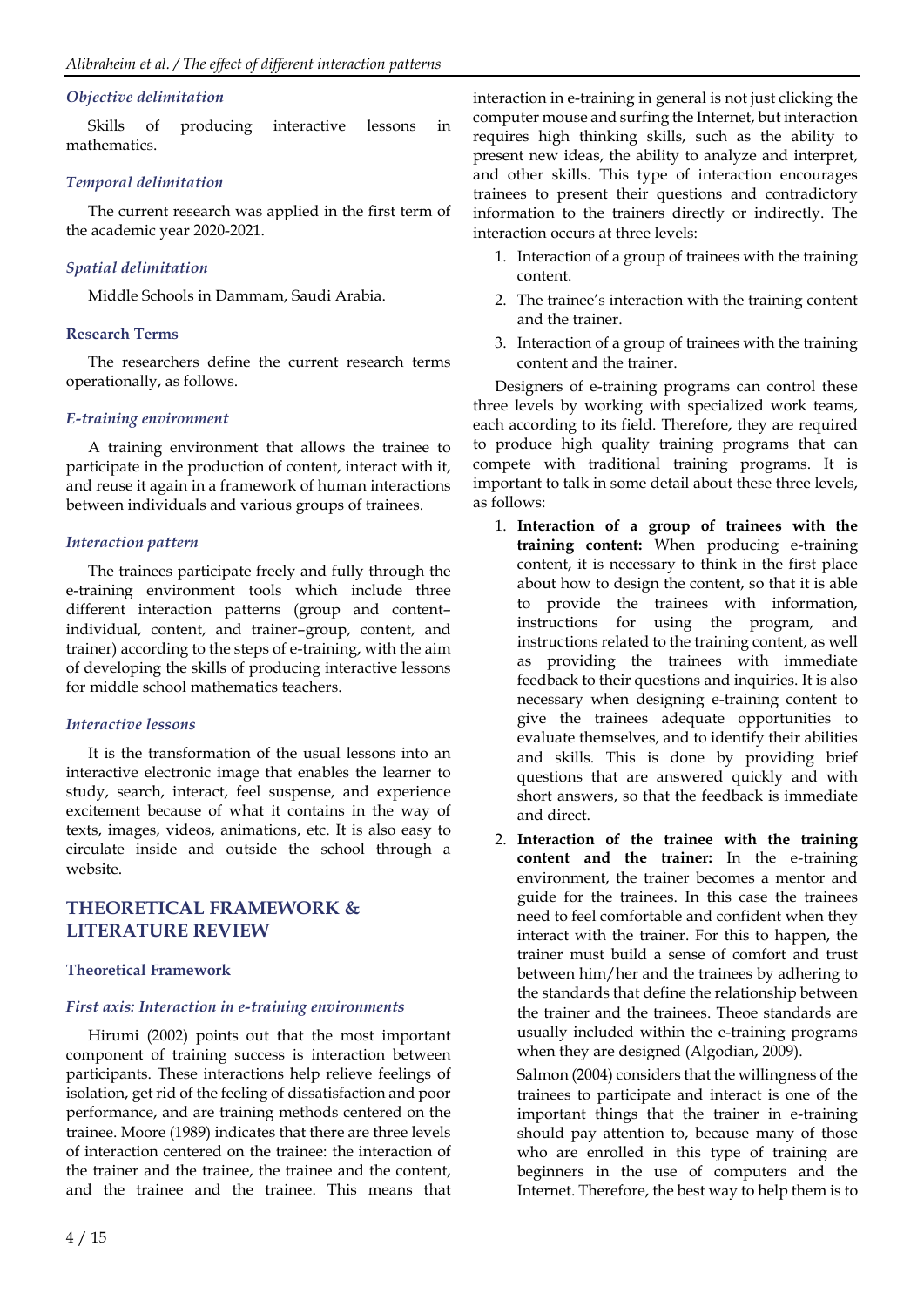guide and teach them how to use interactive elearning tools, put them first, and then follow up and encourage them to gradually incorporate what they have learned into their personal experience.

3. **Interaction of a group of trainees with the training content and the trainer:** People in general are social, and they are also social in an environment like e-learning. Therefore, it is very important to provide opportunities to activate this social nature by placing small groups of trainees with each other to carry out some activities, whether these activities are directly related to the training content or to social activities.

# *Second axis: Interactive lesson production skills*

Interactive lessons are very different from traditional lessons. Objective considerations must be considered when building and preparing the interactive lesson, so that the interactive lesson is not a traditional lesson wrapped in some interactive covers such as the use of a computer, a smart board, or other items. The interactive lesson is not a goal in itself, but rather an advanced method that helps to achieve educational and learning behavioral goals with great accuracy.

**Concept of interactive lessons:** Through the researchers' review of many definitions of the concept of interactive lessons (e.g., Abdulhamid, 2005; Aldhafeeri, 2004; Clarke, 2008; Elfar & Shahin, 2001; Khames, 2003), *interactive lessons* can be defined as lessons that are published on the Internet, in which students interact with each other and with the teacher, using online interaction tools, where students can study the course at any time during the day and anywhere in a manner that suits their needs.

**Characteristics of interactive lessons:** Several studies (e.g., Abdulhamid, 2005; Allan & Lawless, 2003; Zineldin, 2011) indicate that the characteristics of interactive lessons are characterized by:

- 1. *Connectivity:* Discussion rooms or discussion boards help students to connect with each other. They also help students to create new environments for group thinking, problem solving, and cooperative education, and to provide them with the necessary knowledge and skills.
- 2. *Not relying on physical attendance:* Online interactive lessons help students overcome temporal and spatial barriers to access information wherever they are.
- 3. *Ease of access to the teacher:* The interactive online lessons help students to reach their teacher easily.

**Classification of interactive lessons:** Abdelaziz (2013) indicated that interactive lessons can be categorized into:

- 1. *Simultaneous interactive lessons:* They are lessons in which communication between the teacher and the student is made at the same time, or students registered on the site are logged in at the same time to exchange research, in which case the student receives immediate feedback from their teacher (Hyder, 2007).
- 2. *Asynchronous interactive lessons:* In this case, the teacher places some resources or references for the lesson, and the students enter at the time they want, following the teacher's instructions (Abdelaziz, 2013).

# **Literature Review**

Several studies emphasized the need to develop skills for designing and producing electronic lessons. An example of these studies is the study of Amasha (2011), which aimed to identify the impact of a training program based on smart web technologies for e-learning on their use in designing and broadcasting electronic lessons for faculty members in light of their training needs. The study found that there were statistically significant differences between the mean scores of faculty members in the pre and post application of the cognitive test and the observation card on the use of smart web technologies in designing and broadcasting electronic lessons via the web.

Mahmoud (2012) aimed to reveal the effectiveness of the use of electronic blogs in developing the skills of producing electronic lessons for the educational technology specialist. The results of the study found a statistically significant difference between the mean scores of the experimental group in the two applications, the pre and post applications, on the achievement test related to the skills of electronic lessons, and the skillful performance of electronic lesson design skills in favor of the post application of the experimental group.

Hedayah (2012) sought to identify the effectiveness of an electronic program based on the use of social networks in developing the skills of producing and publishing electronic lessons among graduate students in the College of Education. The results indicated that there were statistically significant differences at the level 0.05 between the average grades of the students of the second experimental group that taught through the program based on social networks in the pre and post application of the achievement test related to the cognitive aspect and the observation card for the skills of producing and publishing electronic lessons in favor of the post application.

Hammada (2013) investigated the effectiveness of free and controlled forums in developing the skills of designing electronic educational lessons for female students of the College of Education at the Islamic University of Gaza. The results showed that the use of educational forums in teaching PowerPoint is more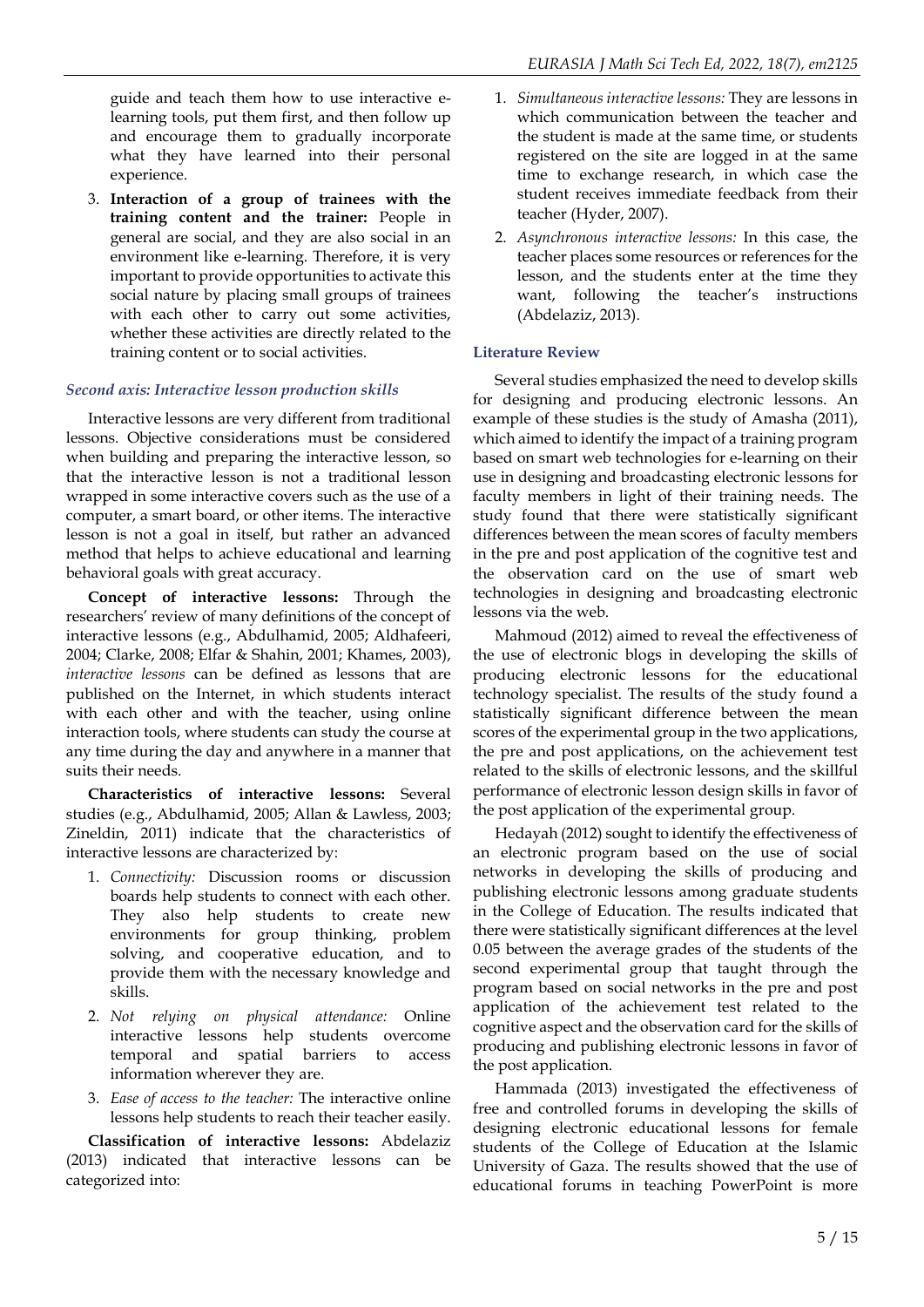effective and positive than teaching PowerPoint through the traditional method. The results also showed that the controlled forums are more effective than the free forums.

The study of Alnemari and Kafafy (2015) tested the effectiveness of the different types of blended training and e-training in developing the skills of producing interactive lessons for computer teachers in the city of Taif. The study concluded that the second experimental group that used blended training was superior to the first experimental group that used e-training in the postmeasurement of cognitive and performance achievement test.

Al-Absi (2017) aimed to measure the effectiveness of a programmed educational package in training female teachers to design and prepare interactive lessons for teachers. The results showed that there were statistically significant differences between the mean scores of the sample members in the pre and post measurements, on the dimensions of the test for preparing electronic interactive lessons and the total score for it in favor of the post measurement. This result confirmed the success of the educational package in training teachers to prepare interactive lessons.

The study of Zaghlol (2017) aimed to investigate the impact of learning the skills of using the interactive whiteboard through blogs in developing electronic lesson design skills and practical teaching skills for female students at the College of Education in Zulfi and measuring their attitudes towards teaching on the interactive whiteboard. The study found that there are statistically significant differences at the level 0.05 between the mean scores of the female students in the pre and post measurements of the achievement test and teaching skills in favor of the post application and the presence of positive attitudes of the students towards teaching using interactive lessons.

# *Designing & producing electronic lessons in mathematics*

In addition, some studies emphasized the need to develop skills for designing and producing electronic lessons in mathematics. An example of these studies is the study of Abdul Majid (2008), which aimed to develop the skills of student teachers at the Faculty of Education in Egypt to design and produce electronic lessons in mathematics and their attitudes towards e-learning. Moodle software was used to train students to design electronic lessons as well as an observation card to measure students' skills in designing and producing electronic lessons. The results showed that the training program helped students to prepare mathematics lessons on the Internet effectively, due to the comprehensiveness of the program and its containing of multiple media and a detailed explanation of the steps for preparing electronic lessons.

Elsayed and Soliman (2011) used a training program based on semantic web tools (web.3) to develop electronic lesson production skills and motivation towards e-learning among mathematics students in Oman. The results showed the effectiveness of the web.3-based training program in developing students' skills in producing electronic lessons in their academic majors. In addition, the study recommended the necessity of training mathematics students before and during the service to produce electronic lessons instead of using lessons designed by companies or individuals who have no knowledge of educational foundations in electronic design.

Aljehani (2017) investigated the effectiveness of etraining based on learning management systems in developing the skill of producing interactive lessons for mathematics teachers in Jeddah. The results found a statistically significant difference between the mean scores of the experimental and control group teachers in the cognitive and performance aspects of the skills of producing interactive lessons in favor of the experimental group, which shows the effectiveness of the training program in developing these skills.

Musa and Siam (2021) aimed to investigate the extent to which mathematics teachers in basic education in Syria possess and employ the skills of designing interactive lessons from their point of view. The results revealed that the total degree of the sample's use of interactive lesson design skills came to a medium degree. Also, there are statistically significant differences in favor of teachers who took computer training courses compared to others.

# **METHODOLOGY**

This study was based on:

- 1. An analytical descriptive approach, used to monitor and analyze both Arab and foreign literature that dealt with e-training environments to arrive at the appropriate design of the etraining environment for the experimental treatment of the current study.
- 2. An experimental approach, used to achieve the research objectives, which is to find out the effect of the independent variable (the difference in the interaction pattern in the e-training environment) on the dependent variable (developing the skills of producing interactive lessons for middle school mathematics teachers); the researchers employed the experimental approach in its quasiexperimental design of three experimental groups with a pre and post measurement.

# **Research Population and Sample**

All middle school mathematics teachers in the Eastern Province, Saudi Arabia, were the population of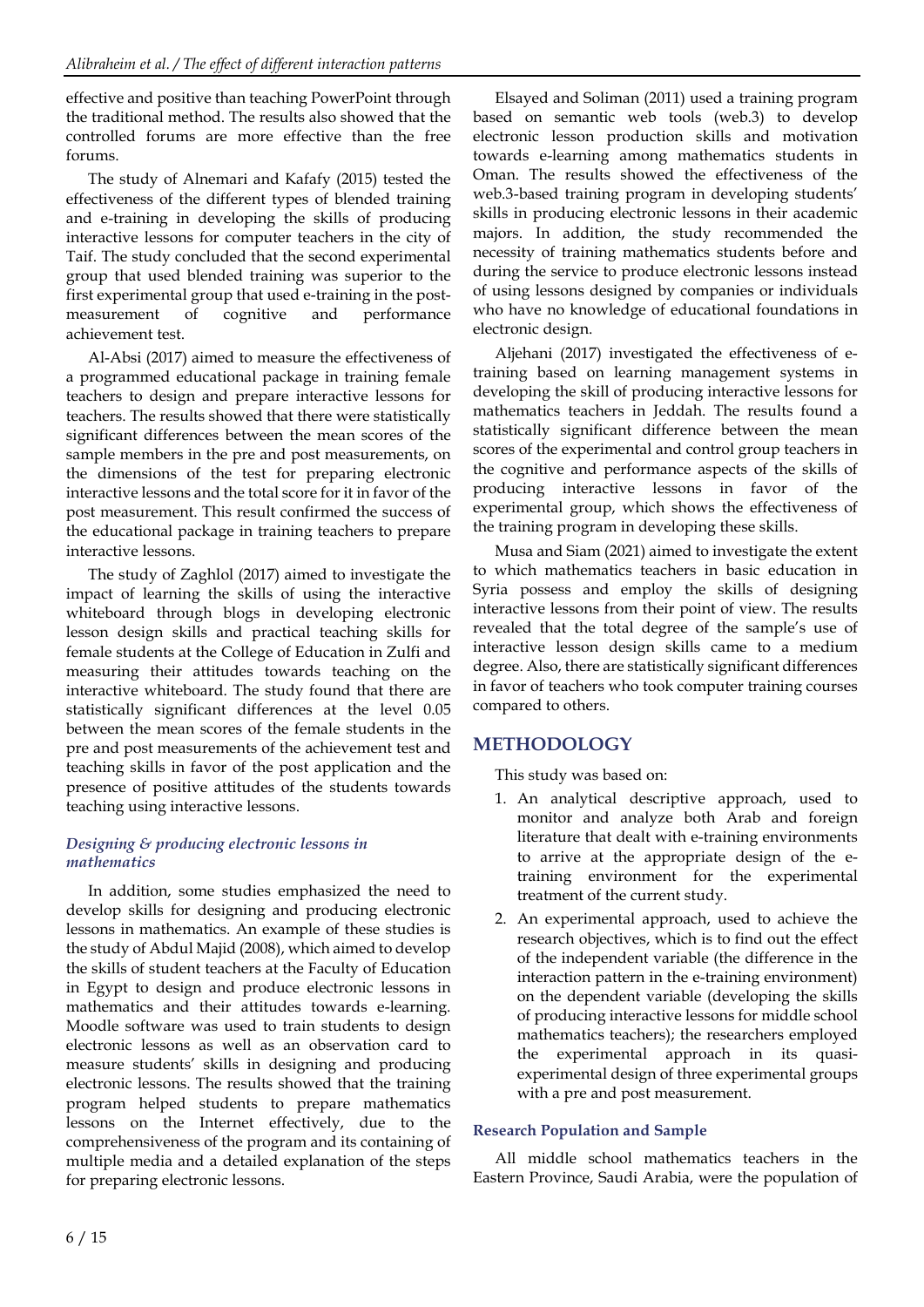this study. The application of the research was limited to a random sample representing the research population consisting of 60 teachers, who were divided in a simple random manner equally into three experimental groups.

## **Research Variables**

The research variables were, as follows:

- 1. **Independent variable:** The difference in the interaction pattern in an e-training environment, and it has three levels:
	- a. Group and content interaction pattern in the etraining environment.
	- b. Individual, content, and trainer group interaction pattern in e-training environment.
	- c. Group, content, and trainer interaction pattern in the e-training environment.

# **2. Dependent variable**

- a. Acquisition of the cognitive aspects related to the skills of producing interactive lessons.
- b. Teachers' performance of interactive lesson production skills.
- c. Quality of interactive lessons produced by teachers.

# **Research Procedures**

The researchers adopted the Aldisuki (2012) model in developing the training environment based on different interaction patterns because it is a comprehensive model, which includes design and educational development processes. The Aldisuki (2012) model corresponds to the logical steps of planning, preparing, and designing e-training environments.

Below is a detailed description of the procedures that were followed in each stage:

# *First stage: Analysis stage*

This stage includes several steps that the designer must follow meticulously, namely:

- 1. *Identifying general goals:* The general objective of this research was to develop the skills of producing interactive lessons for middle school mathematics teachers.
- 2. *Determine learning tasks:* To determine the main and sub-skills needed to develop the skills of producing interactive lessons, the researchers reviewed a set of previous literature that dealt with the skills of producing interactive lessons (e.g., Al-Absi, 2017; Aljehani, 2017; Alnemari & Kafafy, 2015; Amasha, 2011; Hammada, 2013; Hedayah, 2012; Mahmoud, 2012; Zaghlol, 2017). After listing those skills, they were divided into basic skills, and under each basic skill a group of related sub-skills were listed. The list of skills for

producing interactive lessons was finalized (main skills=8, sub-skills=44).

3. *Analysis of the characteristics of the target audience:* The physical, mental, cognitive, emotional, and special characteristics of the target group of this research were determined. Also, the access behavior was determined and measured through the researchers' conducting interviews with middle school mathematics teachers to identify their computer and internet skills, and their previous experience related to the subject of training. Through these interviews, the researchers concluded that middle school mathematics teachers possess computer and Internet skills, and have no previous experience with the skills of producing interactive lessons.

# *Second stage: Design stage*

This stage included the following steps:

- 1. *Formulating training objectives:* The training objectives were formulated to develop the skills of producing interactive lessons for middle school mathematics teachers.
- 2. *Designing the training content:* To design the training content, the researchers took a number of steps, as follows:
	- a. **Determining the ideal performance.**
	- b. **Comparing the current level of performance with the levels of desired performance:** The researchers compared levels of current performance with levels of desired performance, and found that there is a need to develop the skills of producing interactive lessons for middle school mathematics teachers.
	- c. **Organizing content elements:** The researchers relied on the hierarchical sequence, to organize the skills from top to bottom (from general to specific) in a longitudinal form, because it is commensurate with the required educational tasks.
- 3. *Design appropriate multimedia:* The researchers designed appropriate multimedia such as text writing, still image production and processing with Adobe Photoshop, and video clips and processing with Snagit8 software to create effects and video clips in small areas that can easily work.
- 4. *Determining the method of evaluating teachers:* The researchers relied on the achievement test, the performance observation card, and the interactive lesson production quality evaluation card as tools for evaluating teachers.
- 5. *Determining the standards for developing the etraining environment:* The researchers built a list of e-training standards based on the interaction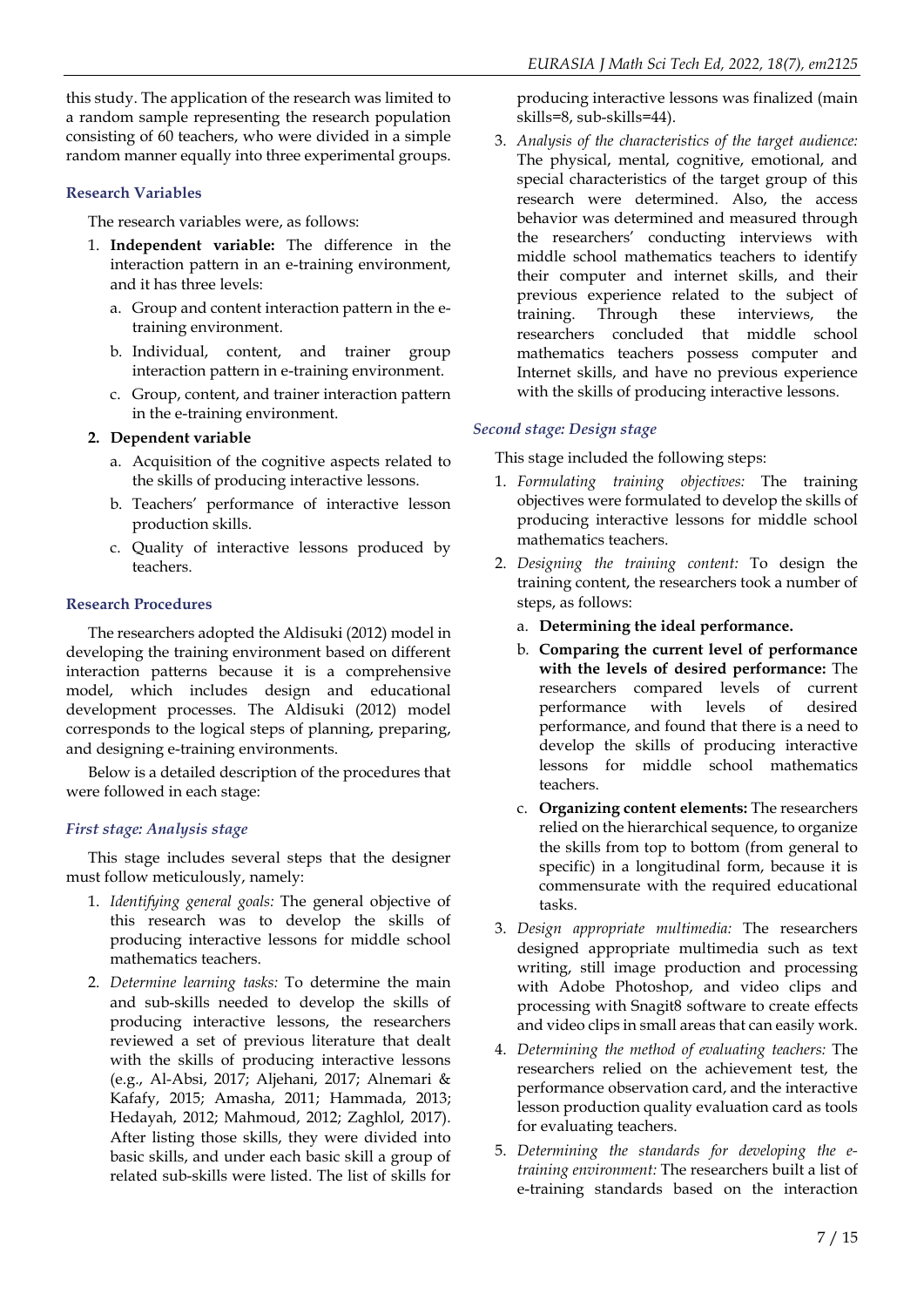pattern in the e-training environment by referring to some previous studies (e.g., Abd-Elaatty & Aboukhatwa, 2012; Azmy, 2018; Khames, 2003; Kafafy, 2009), where the standards included two areas, educational and technical standards, and each area included a set of sub-standards.

- 6. *Designing the educational scenario:* The scenario is a detailed description of the screens that were designed by programming languages and that were used to design e-training based on the interaction pattern in the e-training environment, including multimedia elements (texts-imagesgraphics-video-colors-etc.).
- 7. *Designing the interfaces and the interactions between the participants:* The researchers were keen to achieve all objectives through training based on interaction patterns in the e-training environment, as the interaction patterns varied to include (a group of trainees with the content - a trainee with the training content and the trainer - a group of trainees with the training content and the trainer):
	- a. **Interaction of a group of trainees with the content:** This is achieved when the trainees interface with the e-training environment, pressing the buttons, reading the existing texts, and watching the videos available within the lesson.
	- b. **Interaction of a trainee with the training content and the trainer:** This type of interaction takes place by navigating between the electronic pages of the e-training environment. When designing the pages of the e-training environment, it was taken into account that they contain a set of buttons or menus to interact with them. Through these buttons or menus, the trainee can navigate between the pages of the e-training environment.
	- c. **Interaction of a group of trainees with the training content and the trainer:** This is done through social networking tools where the interaction between them occurs asynchronously or synchronously. Trainees send their inquiries, and the trainer answers them at a later time.

# *Third stage: Production stage*

In light of the designed scenario, the electronic training environment based on different interaction patterns (a group of trainees with the content - a trainee with the training content and the trainer - a group of trainees with the training content and the trainer) was produced using Moodle.

# *Fourth stage: Evaluation stage*

- 1. **Presenting the training environment based on interaction patterns to a group of specialists.**
- 2. **The e-training environment based on different interaction patterns is made available to the pilot group:** The e-training environment based on the different interaction patterns in the e-training environment (a group of trainees with the content–a trainee with the training content and the trainer–a group of trainees with the training content and the trainer) was tested on a pilot group to achieve the following objectives:
	- a. Ensuring the clarity of the scientific material included in the e-training environment.
	- b. Determine the difficulties and problems that may arise during the implementation of the main research experiment, and then develop a plan to address them.

The pilot study was conducted on 30 middle school mathematics teachers.

# *Fifth stage: Application stage*

The e-training environment based on the different interaction patterns in the e-training environment was applied to a random sample of 60 teachers, who were divided equally and in a simple random way into three experimental groups: the first experimental group training in an interaction mode (group and content) using the e-training environment, the second experimental group training in an interaction pattern (individual, content, and trainer) using the e-training environment, and the third experimental group training in an interaction pattern (group, content, and trainer) using the e-training environment.

# **Research Tools**

The researchers prepared following research tools.

# *Achievement test*

This test aims to measure the achievement of a sample of middle school mathematics teachers in the cognitive aspect of the skills of producing interactive lessons based on Bloom's cognitive levels. The test measures three levels of Bloom's cognitive levels, which are knowledge, comprehension, and application. In **Table 1**, a sample item of the achievement test based on Bloom's cognitive levels is provided.

**Test validity:** Content validity was verified by presenting the test in its initial form to five experts in the field of educational technology. The modifications recommended by the experts were made to the initial form of the achievement test, which included 60 items. Thus, the test was valid and ready to apply to the pilot group to calculate its reliability coefficient.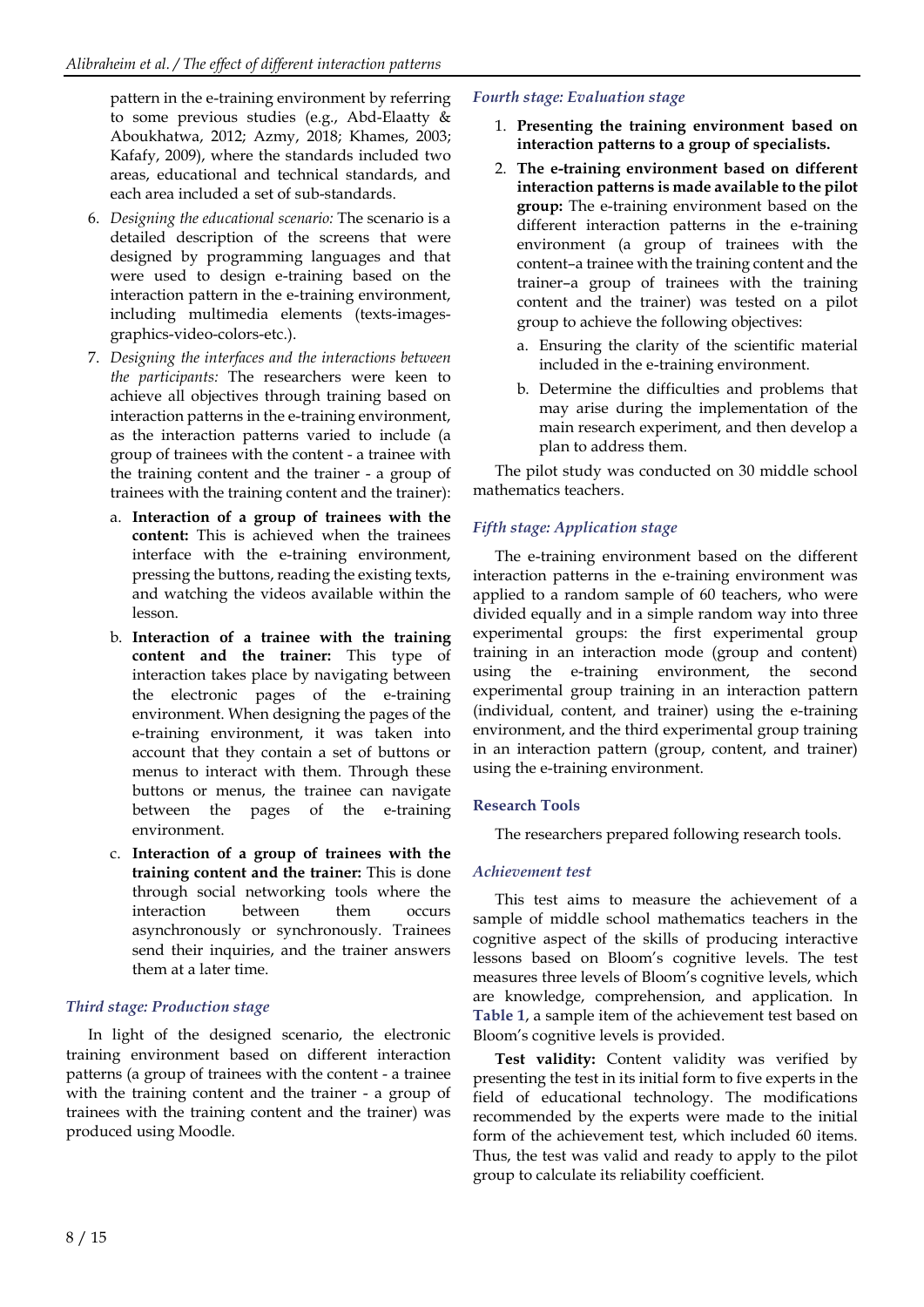| <b>Tuble 1: Sumple Rents of the active venterit test</b>                                   |                      |                                                                                                                                                                         |
|--------------------------------------------------------------------------------------------|----------------------|-------------------------------------------------------------------------------------------------------------------------------------------------------------------------|
| Training objective                                                                         | Objective's<br>level | Item                                                                                                                                                                    |
| Trainee defines the steps of<br>the interactive lesson<br>design stages.                   | Knowledge            | Determining the objectives of learning the e-course is one of the most<br>important steps in the stage of :<br>a-planning.<br>b-design.<br>c-analysis.<br>d-evaluation. |
| Trainee adjusts the<br>properties of the images<br>after inserting them into the<br>slide. | Comprehension        | After inserting image into the slide, you can adjust its properties from :<br>a-home.<br>b-insert.<br>c-view.<br>d-format.                                              |
| Trainee creates a new<br>scenario devoid of content<br>and coordination.                   | Application          | To create a new scenario devoid of content and format, you choose :<br>a-new project.<br>b-import quiz maker.<br>c-record screen.<br>d-browse.                          |

**Table 1.** Sample Items of the achievement test

**Pilot study for the test:** The pilot study sample was 30 middle school mathematics teachers. The index of difficulty and ease were calculated for the test items. The ease coefficient ranged between 0.52-0.80, which are acceptable. The difficulty coefficient ranged between 0.28-0.44, which are acceptable as well. The discrimination coefficient for each item of the achievement test ranged between 0.20-0.25, which are acceptable.

**Test reliability coefficient:** The reliability of the test was calculated using the Cronbach's alpha coefficient. The reliability coefficient was 0.82, which is a good value.

After these procedures, the achievement test in its final form became valid for application.

#### *Observation card for interactive lesson production skills*

The researchers followed the following procedures in preparing the interactive lesson production skills observation card:

**Observation card objective:** The observation card aimed to determine the level of performance of middle school mathematics teachers in the skills of producing interactive lessons.

**Performances included in observation card:** The performances were determined by relying on the final form of the list of interactive lesson production skills. The list of interactive lesson production skills included 8 skills, and the total number of items were 44. The skills were arranged in a logical order on the observation card.

**Observation card validity:** The validity of the observation card was estimated by the face validity. The observation card was sent to a group of arbitrators and experts specialized in the field of educational technology. All experts' recommendations and suggestions were taken into consideration.

**Observation card reliability coefficient:** The reliability coefficient of the observation card was calculated by the method of multiple observers on the performance of one teacher, and then the percent agreement between their estimates was calculated using Cooper's (1974) equation. The researchers evaluated the skills performance of five middle school teachers, and the percent agreement between the three researchers was calculated. The average agreement of the observers on the performance of the five teachers is 96.88%, which is considered a high stability coefficient.

## *Quality evaluation card*

The evaluation card for the quality of middle school teachers' production of interactive lessons was designed according to the following steps:

**Evaluation card objective:** The card aims to measure the quality of middle school mathematics teachers' production of interactive lessons.

**Evaluation card items:** The evaluation card included two main fields. The first field represented the educational standards, which included three standards, and 14 indicators. The second field represented the technical standards, which included six standards and 29 indicators. Therefore, the number of evaluation indicators for the whole card is 43 indicators for evaluating the teachers' production of interactive lessons.

**Initial form of the evaluation card:** The initial form of the card included nine main standards, including 43 indicators to judge the quality of the production of interactive lessons for middle school mathematics teachers.

**Evaluation card validity:** To verify the validity of the card, the initial form of it was sent to a group of arbitrators. Some standards have been modified, and the card was in its final form ready for application.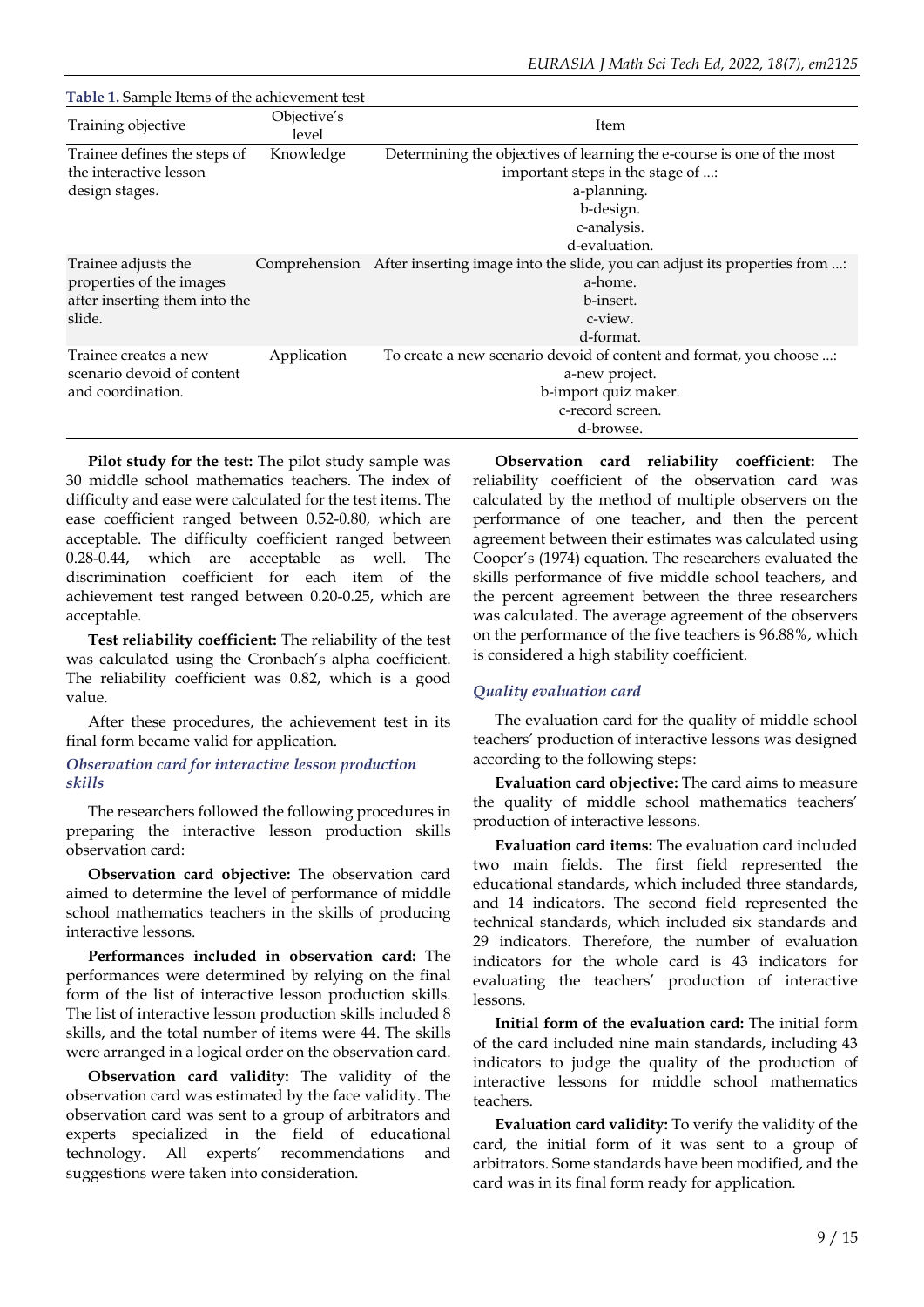| Table 2. Pre-application of the achievement test        |                |                 |    |              |       |       |
|---------------------------------------------------------|----------------|-----------------|----|--------------|-------|-------|
| Variable                                                | Variance       | Sums of squares | df | Mean squares | F     | P     |
| Interaction pattern in the e-training environment       | Between-groups | 0.212           | 2  | 0.106        |       |       |
|                                                         | Within-groups  | 3945            | 63 | 6.223        | 0.017 | 0.983 |
|                                                         | Total          | 392.258         | 65 |              |       |       |
| <b>Table 3.</b> Pre-application of the observation card |                |                 |    |              |       |       |
| Variable                                                | Variance       | Sums of squares | df | Mean squares | F     | P     |
| Interaction pattern in the e-training environment       | Between-groups | 0.212           | 2  | 0.106        |       |       |
|                                                         | Within-groups  | 2051.545        | 63 | 32.564       | 0.003 | 0.997 |
|                                                         | Total          | 2054.758        | 65 |              |       |       |
|                                                         |                |                 |    |              |       |       |

**Evaluation card reliability:** The reliability of the evaluation card was calculated by applying it to the pilot study sample. The coefficient of agreement was calculated using Cronbach's alpha equation (Ismail, 2009). The Cronbach's alpha coefficient was 0.96, which indicates a high reliability coefficient.

#### **Implementation of the Research**

The researchers started this research in the second semester of the academic year 2020/2021 and lasted about a month. The research went through the following steps.

## *Prepare for the application*

The preparing stage for applying the research went through the following steps:

- 1. The researchers ensured that the computers in the lab were connected to the web.
- 2. The researchers ensured that there were headphones so that each teacher could hear the training content individually without being distracted by the other teachers.
- 3. The researchers held an introductory session with middle school mathematics teachers, the research sample, in order to familiarize them with the research experience and its purpose, and ensure the clarity of instructions for using the e-training environment.

## *Pre-application of research tools*

The researchers applied the two research tools previously (achievement test - observation card) and monitored the trainees' scores in order to ensure that the three research groups were equal.

## *The equivalence of the research groups for the achievement test*

The researchers calculated the scores of middle school mathematics teachers in the pre-application of the achievement test related to the skills of producing interactive lessons, and used one-way ANOVA to analyze the data. They then calculated the F-value to test the differences between the mean scores of middle school mathematics teachers in the three experimental

groups in the pre-application of the achievement test for the cognitive aspects related to the skills of producing interactive lessons (**Table 2**).

**Table 2** indicates that F=0.017 and p=0.983, which means that there are no statistically significant differences at 0.05 between the average scores of middle school mathematics teachers in the pre-application of the achievement test of the cognitive aspects related to the skills of producing interactive lessons.

#### *The equivalence of the research groups for the observation card*

The researchers calculated the scores of middle school mathematics teachers in the pre-application of the observation card related to the skills of producing interactive lessons, and used one-way ANOVA to analyze the data in the pre-application of the observation card related to the skills of producing interactive lessons (**Table 3**).

**Table 3** shows that F=0.003 and p=0.997, which means that there are no statistically significant differences at 0.05 between the average scores of middle school mathematics teachers in the pre-application of the observation card related to the skills of producing interactive lessons.

## **Statistical Methods**

The researchers used SPSS.21 program to test the research hypotheses. The researchers used the following statistical methods:

- 1. One-way ANOVA and
- 2. Scheffe' test to determine the trends of differences according to the pattern of interaction in the etraining environment.

# **RESULTS**

## **First Hypothesis**

There are no statistically significant differences at 0.05 between the average scores of middle school mathematics teachers in the post application of the achievement test for the cognitive aspects related to the skills of producing interactive lessons due to the effect of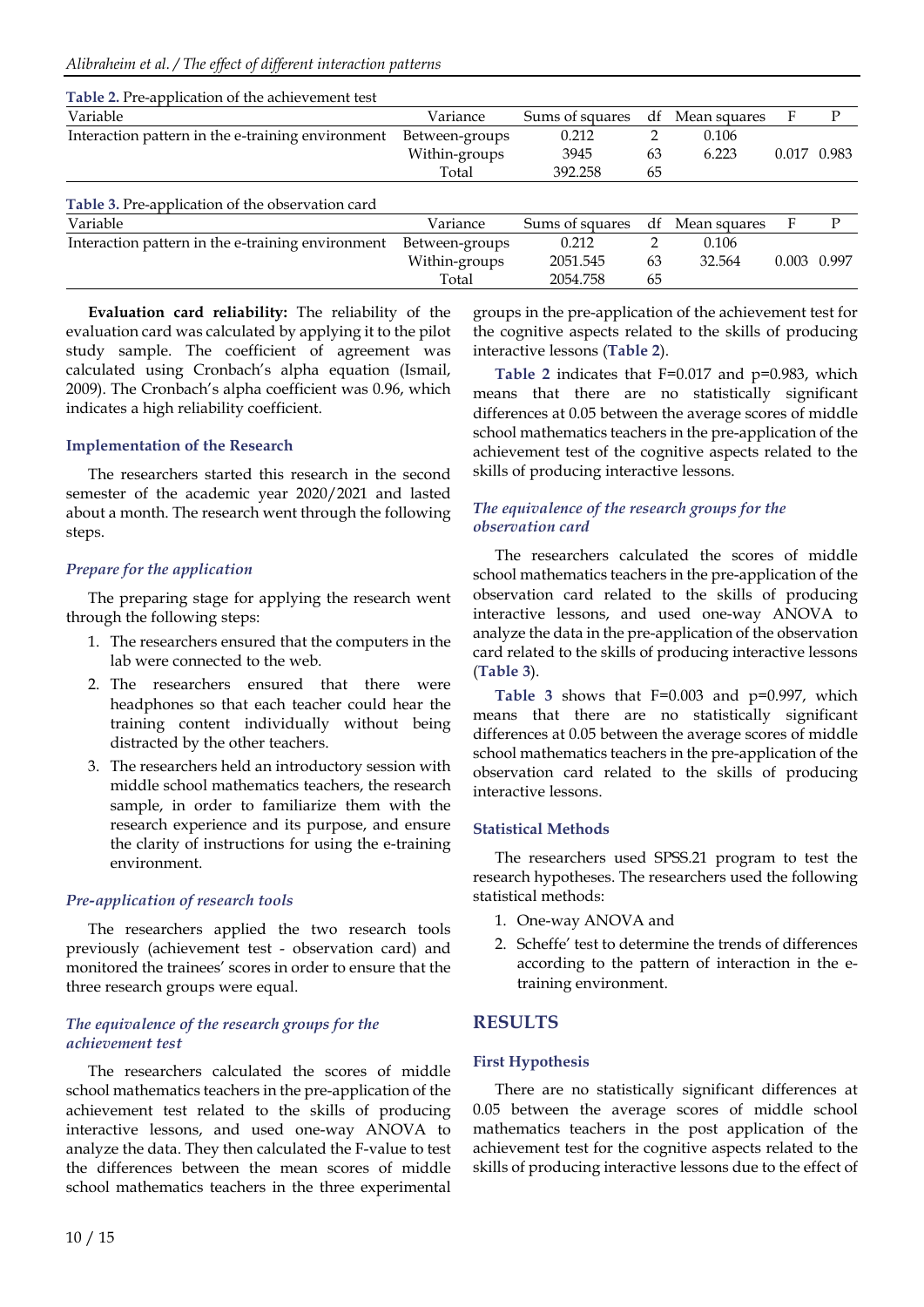| Table 4. The results of the one-way ANOVA for the post application of the achievement test |               |                                 |    |         |               |  |  |  |  |
|--------------------------------------------------------------------------------------------|---------------|---------------------------------|----|---------|---------------|--|--|--|--|
| Variable                                                                                   | Variance      | Sums of squares df Mean squares |    |         | $\mathbf{H}$  |  |  |  |  |
| Interaction pattern in the e-training environment Between-groups                           |               | 916.485                         |    | 458.242 |               |  |  |  |  |
|                                                                                            | Within-groups | 220.000                         | 63 | 3.492   | 131.224 0.000 |  |  |  |  |
|                                                                                            | Total         | 1136.485                        | 65 |         |               |  |  |  |  |

**Table 5.** Scheffe' test results to determine the trends of differences based on the interaction style in the e-training environment in the pre-application of the achievement test

|                                                  | Research groups (I)         | Research groups (J)                                   | $MD$ (I-J) | <b>SD</b> | Sig.     |  |  |
|--------------------------------------------------|-----------------------------|-------------------------------------------------------|------------|-----------|----------|--|--|
|                                                  | Third experimental group    | First experimental group (interaction between group & | $5.818*$   | 0.563     | $0.000*$ |  |  |
|                                                  | (interaction between group, | content).                                             |            |           |          |  |  |
|                                                  | content, & trainer)         | Second experimental group (interaction between        | $9.000*$   | 0.563     | $0.000*$ |  |  |
| ă                                                |                             | individual, content, & trainer)                       |            |           |          |  |  |
|                                                  | First experimental group    | Third experimental group (interaction between group,  | $5.818*$   | 0.563     | $0.000*$ |  |  |
|                                                  | (interaction between group  | content, & trainer)                                   |            |           |          |  |  |
|                                                  | & content)                  | Second experimental group (interaction between        | $3.182*$   | 0.563     | $0.000*$ |  |  |
|                                                  |                             | individual, content, & trainer)                       |            |           |          |  |  |
|                                                  | Second experimental group   | Third experimental group (interaction between group,  | $9.000*$   | 0.563     | $0.000*$ |  |  |
|                                                  | (interaction between        | content, & trainer)                                   |            |           |          |  |  |
|                                                  | individual, content, &      | First experimental group (interaction between group & | $3.182*$   | 0.563     | $0.000*$ |  |  |
|                                                  | trainer)                    | content)                                              |            |           |          |  |  |
| Note MD; mean difference: CD; Chandard deviation |                             |                                                       |            |           |          |  |  |

Note. MD: mean difference; SD: Standard deviation

**Table 6.** The results of the one-way ANOVA for the post application of the observation card

| Variable                                                         | Variance      | Sums of squares |    | df Mean squares | H             |  |
|------------------------------------------------------------------|---------------|-----------------|----|-----------------|---------------|--|
| Interaction pattern in the e-training environment Between-groups |               | 37288.394       |    | 18644.197       |               |  |
|                                                                  | Within-groups | 5567.727        | 63 | 88.377          | 210.963 0.000 |  |
|                                                                  | Total         | 42856.121       | 65 |                 |               |  |
|                                                                  |               |                 |    |                 |               |  |

the different interaction patterns in the e-training environment.

**Table 4** shows the results of one-way ANOVA analysis (F=131.224, p=0.000), which means that the first hypothesis is rejected. Therefore, the alternative hypothesis is accepted, which states that there are statistically significant differences at 0.05 between the average scores of middle school mathematics teachers in the post application of the achievement test for the cognitive aspects related to the skills of producing interactive lessons due to the effect of the different interaction patterns in the e-training environment.

To find out the trends of the differences between the three groups, the researchers used the Scheffe' test (**Table 5**).

The results of the Scheffe' test indicated that the statistically significant differences between the averages of middle school mathematics teachers in the post application of the achievement test was in favor of the third experimental group that depends on the interaction pattern (group, content, and trainer).

#### **Second Hypothesis**

There are no statistically significant differences at 0.05 between the average scores of middle school mathematics teachers in the post application of the teachers' performance observation card for the skills of producing interactive lessons due to the effect of the different interaction patterns in the e-training environment.

**Table 6** provides the results of one-way ANOVA analysis (F=210.963, p=0.000), which means that the second hypothesis is rejected. Therefore, the alternative hypothesis is accepted, which states that there are statistically significant differences at 0.05 between the average scores of middle school mathematics teachers in the post application of the teachers' performance observation card for the skills of producing interactive lessons due to the effect of the different interaction patterns in the e-training environment.

To find out the trends of the differences between the three groups, the researchers used the Scheffe' test (**Table 7**).

The results of the Scheffe' test indicated that the statistically significant differences between the averages of middle school mathematics teachers in the post application of the observation card were in favor of the third experimental group that depends on the interaction pattern (group, content, and trainer).

#### **Third Hypothesis**

There are no statistically significant differences at 0.05 between the average scores of middle school mathematics teachers in the post application of the interactive lesson quality evaluation card produced by teachers due to the effect of the different interaction patterns in the e-training environment.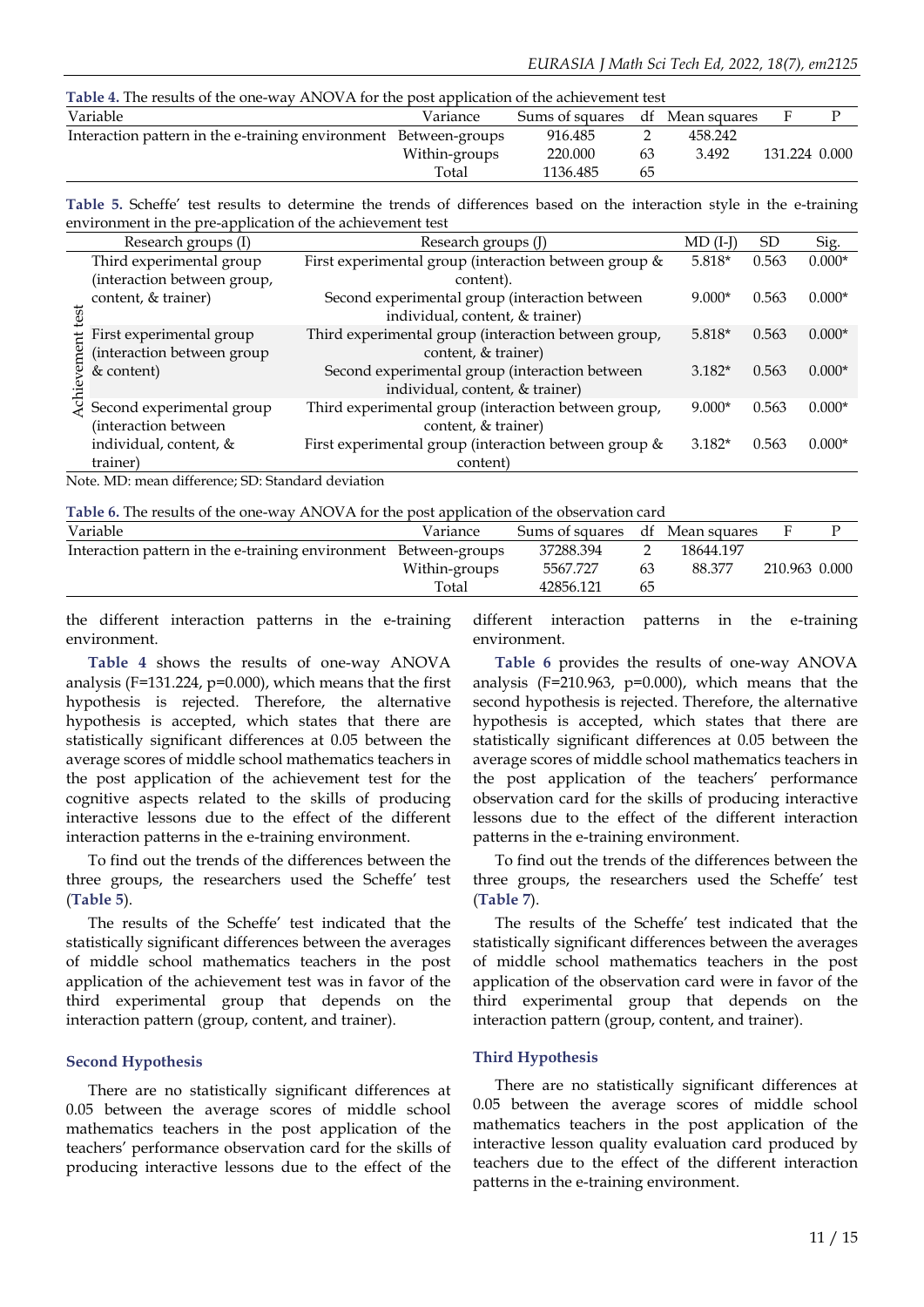|         | Research groups (I)                                    | Research groups (J)                                                               | $MD$ (I-J) | <b>SD</b> | Sig.     |
|---------|--------------------------------------------------------|-----------------------------------------------------------------------------------|------------|-----------|----------|
|         | Third experimental group                               | First experimental group (interaction between group &                             | 35.955*    | 2.834     | $0.000*$ |
|         | (interaction between group,                            | content).                                                                         |            |           |          |
| ヮ<br>ಗೆ | content, & trainer)                                    | Second experimental group (interaction between<br>individual, content, & trainer) | 57.636*    | 2.834     | $0.000*$ |
|         | First experimental group<br>(interaction between group | Third experimental group (interaction between group,<br>content, & trainer)       | 35.955*    | 2.834     | $0.000*$ |
|         | & content)                                             | Second experimental group (interaction between<br>individual, content, & trainer) | 21.682*    | 2.834     | $0.000*$ |
|         | Second experimental group<br>(interaction between      | Third experimental group (interaction between group,<br>content, & trainer)       | 57.636*    | 2.834     | $0.000*$ |
|         | individual, content, &                                 | First experimental group (interaction between group &                             | $21.682*$  | 2.834     | $0.000*$ |
|         | trainer)<br>$\cdots$                                   | content)<br>$\sim$ $\sim$ $\sim$ $\sim$ $\sim$ $\sim$                             |            |           |          |

| Table 7. Scheffe' test results to determine the trends of differences based on the interaction style in the e-training |  |  |  |  |  |  |  |  |
|------------------------------------------------------------------------------------------------------------------------|--|--|--|--|--|--|--|--|
| environment in the pre-application of the observation card                                                             |  |  |  |  |  |  |  |  |

Note. MD: mean difference; SD: Standard deviation

| Table 8. The results of the one-way ANOVA for the post application of the quality evaluation card |  |  |  |
|---------------------------------------------------------------------------------------------------|--|--|--|
|---------------------------------------------------------------------------------------------------|--|--|--|

| Variable                                                         | Variance      | Sums of squares |    | df Mean squares | F            |  |
|------------------------------------------------------------------|---------------|-----------------|----|-----------------|--------------|--|
| Interaction pattern in the e-training environment Between-groups |               | 3086.576        |    | 1543.288        |              |  |
|                                                                  | Within-groups | 1003.364        | 63 | 15.926          | 96.901 0.000 |  |
|                                                                  | Total         | 4089.939        | ხ5 |                 |              |  |

**Table 9.** Scheffe' test results to determine the trends of differences based on the interaction style in the e-training environment in the pre-application of the quality evaluation card

|      | Research groups (I)         | Research groups (J)                                   | $MD (I-I)$ | <sub>SD</sub> | Sig.     |
|------|-----------------------------|-------------------------------------------------------|------------|---------------|----------|
|      | Third experimental group    | First experimental group (interaction between group & | $7.591*$   | 1.203         | $0.000*$ |
|      | (interaction between group, | content).                                             |            |               |          |
|      | content, & trainer)         | Second experimental group (interaction between        | $16.727*$  | 1.203         | $0.000*$ |
|      |                             | individual, content, & trainer)                       |            |               |          |
| е    | First experimental group    | Third experimental group (interaction between group,  | $7.591*$   | 1.203         | $0.000*$ |
|      | (interaction between group  | content, & trainer)                                   |            |               |          |
|      | & content)                  | Second experimental group (interaction between        | $9.136*$   | 1.203         | $0.000*$ |
|      |                             | individual, content, & trainer)                       |            |               |          |
| ਸ਼ਿੰ | Second experimental group   | Third experimental group (interaction between group,  | $16.727*$  | 1.203         | $0.000*$ |
|      | (interaction between        | content, & trainer)                                   |            |               |          |
|      | individual, content, &      | First experimental group (interaction between group & | $9.136*$   | 1.203         | $0.000*$ |
|      | trainer)<br>.               | content)                                              |            |               |          |

Note. MD: mean difference; SD: Standard deviation

**Table 8** shows the results of one-way ANOVA analysis (F=96.901, p=0.000), which means that the first hypothesis is rejected. Therefore, the alternative hypothesis is accepted, which states that there are statistically significant differences at 0.05 between the average scores of middle school mathematics teachers in the post application of the interactive lesson quality evaluation card produced by teachers due to the effect of the different interaction patterns in the e-training environment.

To find out the trends of the differences between the three groups, the researchers used the Scheffe' test (**Table 9**).

The results of the Scheffe' test indicated that the statistically significant differences between the averages of middle school mathematics teachers in the post application of the quality evaluation card was in favor of the third experimental group that depends on the interaction pattern (group, content, and trainer).

# **DISCUSSION**

The researchers attribute the current research results to the following:

- 1. The interaction of the trainees with their colleagues, the content, and the trainer in the etraining environment allowed the exchange of information and ideas about the learning process. This interaction was done under the supervision of the trainer in more than one form, such as discussion groups, project implementation groups, and training activities implementation groups.
- 2. The interaction of the trainees with their colleagues, the content, and the trainer in the etraining environment allowed the trainees to add to their information some new knowledge resulting from their interaction with their colleagues and the experiences exchanged between them, under the trainer's supervision.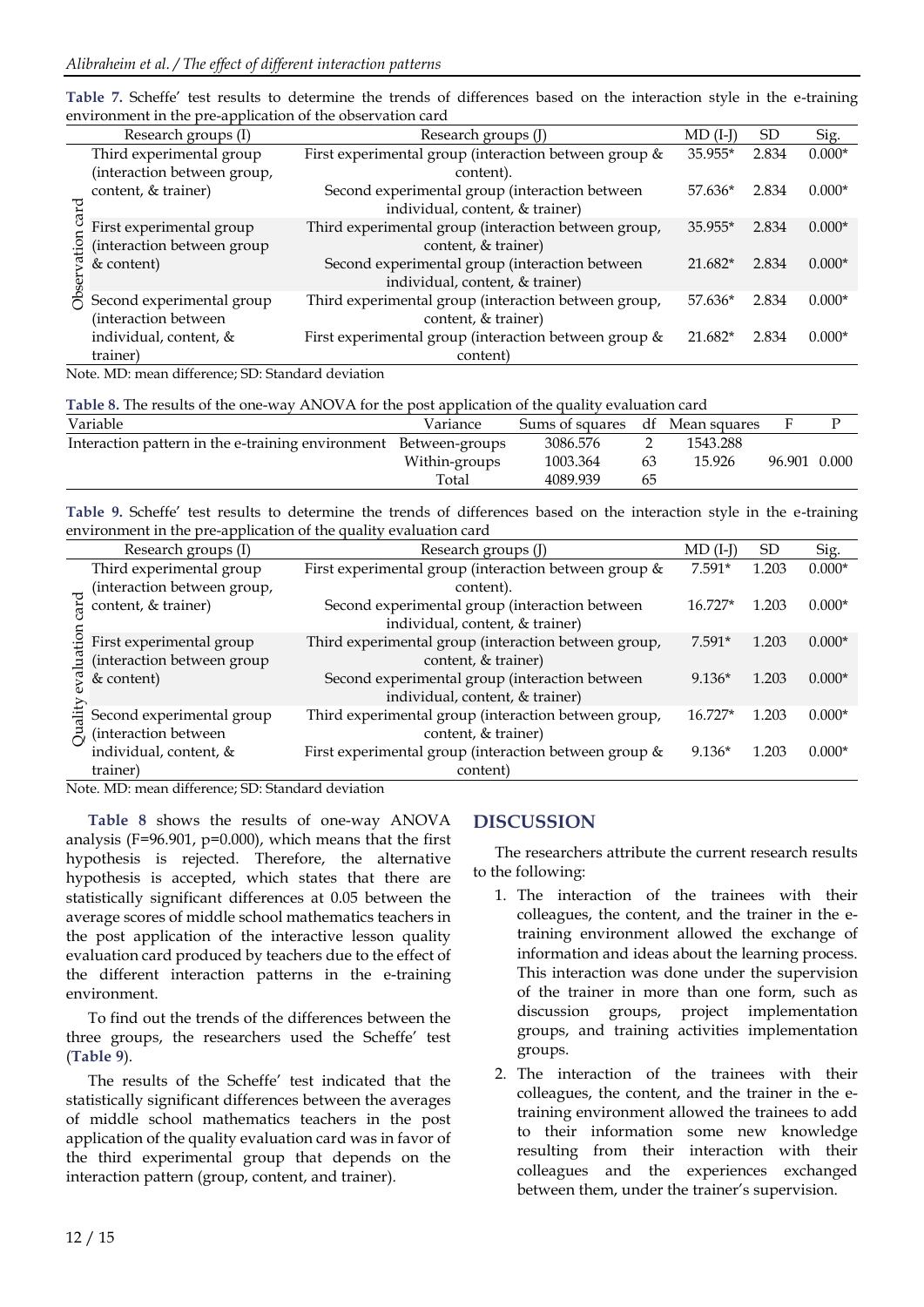3. The interaction of the trainees with their colleagues, the content, and the trainer in the etraining environment made it easy for the trainees to communicate with each other, and to exchange information, ideas, and experiences.

The results of this research agree with many theories such as

- 1. the activity theory (Leont'ev, 1978), where the trainee relies in the e-training environment on electronic educational interactions and the activity carried out by the trainee, its design that contains topic, goal, social sharing, and division of work,
- 2. the theory of educational interactions (Anderson, 2004), which depends on the occurrence of interactions during learning in the e-training environment, and is based on the foundations of participatory learning through the sharing of information, ideas, and continuous discussions between the trainees and each other, and
- 3. the social constructivism theory (Vygotsky, 1978), which suggests that interaction between trainees helps in meeting the needs of the trainee and communication between his/her colleagues.

Moreover, the results of this research agree with the results of the study of Jung et al. (2010) and Sher (2009). On the other hand, the results of this research differ from

- 1. the results of some studies (e.g., Barg, 2009; Naimat, 2011; Vu, 2009), which found that the trainee's interaction individually with the content and the trainer is better than other interaction patterns,
- 2. the results of the study of Sabry and Baldwin (2003), which suggested that the trainee's interaction with the content only is the best mode of interaction, and
- 3. the results of Reisetter and Boris (2004), which found that the interaction between the trainees with each other makes the interaction less serious and reduces their attitudes towards training.

# **Recommendations**

In light of the research results, discussion and interpretation, the researchers recommend the following:

- 1. Employing the three interaction patterns (group and content–individual, content, and trainer– group, content, and trainer) presented in this research in the design of e-training environments.
- 2. Taking into account the diversity of the interaction patterns in the design of e-training programs, and not being limited to one type to take into account individual differences.
- 3. Making use of the measurement tools of this research (achievement test, observation card,

quality evaluation card) in evaluating the performance of middle school mathematics teachers in producing interactive lessons.

# **Suggestions for Future Research**

Considering the results of the current research, and by reviewing previous studies related to the topic of research, we suggest the following research topics:

- 1. The effect of the interaction between the timing of providing support and the cognitive style in the etraining environment on developing the skills of producing interactive lessons for middle school mathematics teachers.
- 2. The current research was limited to dealing with the effect of some independent variables on mathematics teachers, so it is possible that future research will address these variables on a different sample of teachers. Therefore, it is possible that the results will differ due to the different characteristics of teachers.

**Author contributions:** All authors have sufficiently contributed to the study, and agreed with the results and conclusions.

**Funding:** No funding source is reported for this study.

**Declaration of interest:** No conflict of interest is declared by authors.

# **REFERENCES**

- Abd-Elaatty, H., & Aboukhatwa, E. (2012). *Digital elearning: Theory, design, and production*. Dar Elgamaa Elgadida.
- Abdelaziz, H. (2013). *E-learning: philosophy, principles, tools, applications*. Dar Alfiker.
- Abdul Majid, A. (2008). A proposed program in elearning using free and open source software and its impact on developing the skills of designing and producing e-mathematics lessons and the trend towards e-learning among student teachers. *Journal of the College of Education in Mansoura, 2*(66), 283-333.
- Abdulhamid, M. (2005). Designing an e-course in the developed sciences for the preparatory stage to develop the concepts of technological education. *Egyptian Association for Educational Technology, 2*, 497-518 .
- Al-Absi, M. (2017). The effectiveness of a programmed educational bag to develop the skills of basic education teachers in the Sultanate of Oman on designing and producing interactive lessons for the reserve teacher through some electronic programs. *Journal of the College of Education, 3*(33), 67-108.
- Aldhafeeri, F. (2004). Educational goals and aspirations in e-learning. *Journal of Education, 4*, 84-90 .
- Aldisuki, M. (2012). *Readings in informatics and education*. Hilwan.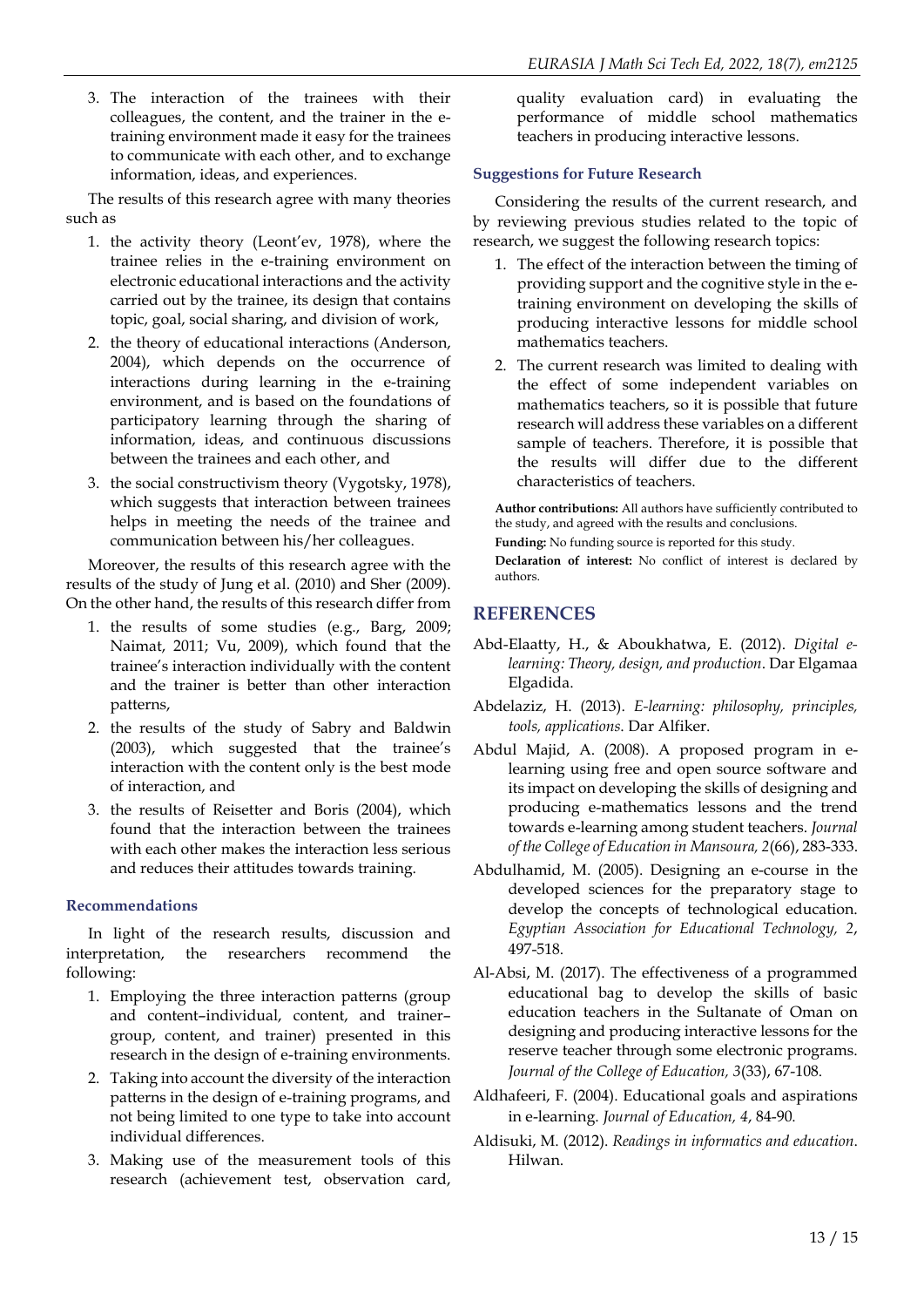- Algodian, A. (2009). Interaction in e-learning: The perspectives of students of information and computer technology at the Arab Open University in Riyadh. *Saudi Educational & Psychological Association, 32*, 119-158.
- Aljehani, A. (2017). The effectiveness of using learning management system (LMS) as an online training platform to train mathematics female teachers in producing interactive lessons in Jeddah. *Journal of Studies in Curriculum and Instruction*, 219, 71-107.
- Allan, J., & Lawless, N. (2003). Stress caused by on‐line collaboration in e‐learning: A developing model. *Journal of Education and Training, 45*(8/9), 564-572. <https://doi.org/10.1108/00400910310508955>
- Alnemari, M., & Kafafy, W. (2015, March 2-5). The effectiveness of different types of blended training and e-training in developing the skills of producing interactive lessons for computer teachers in Taif. In *Proceedings of the 4 th International Conference e-Learning and Distance Education*. Riyadh, Saudi Arabia.
- Amasha, M. (2011). The effect of a training program on smart web 2.00 e-learning technologies on their use in designing and broadcasting electronic lessons for faculty members in the light of their training needs. *Educational Technology: Studies & Research, 45*, 273- 323.
- Anderson, T. (2004). Towards a theory of online learning. In T. Anderson (Ed.), *Theory and practice of online learning* (pp. 33-60). Athabasca University Press.
- Azmy, N. (2018). *E-learning technology*. Dar Elfikr Elarabi.
- Barg, K. (2009). *How do adolescent students experience teacher-student interactions in a seventh grade classroom and how do those experiences affect their selfefficacy beliefs?* [Doctoral dissertation, University of San Francisco].
- Baxter, J., & Preece, P. (1999). Interactive multimedia and concrete three-dimensional modelling. *Journal of Computer Assisted Learning, 15*(4), 323-331. <https://doi.org/10.1046/j.1365-2729.1999.00107.x>
- Bersin, J. (2004). *The blended learning book: best practices, proven methodologies, and lessons learned*. Pfeiffer.
- Blackmur, J., Clement, R., Brady, R., & Oliver, C. (2013). Surgical training 2.0: How contemporary developments in information technology can augment surgical training. *The Surgeon, 11*(2), 105- 112. <https://doi.org/10.1016/j.surge.2012.12.001>
- Chou, C. (2003). Interactivity and interactive functions in web-based learning systems: A technical framework for designers. *Research Journal of Specific Education, 34*(3), 265-279 . [https://doi.org/10.1111/](https://doi.org/10.1111/1467-8535.00326) [1467-8535.00326](https://doi.org/10.1111/1467-8535.00326)
- Clarke, A. (2008). *E-learning skills*. Red Globe Press. [https://doi.org/10.1007/978-1-137-22735-5\\_5](https://doi.org/10.1007/978-1-137-22735-5_5)
- Cooper, J. (1974). *Measurement and analysis of behavioral techniques*. C. E. Merrill Pub. Co.
- Elfar, I., & Shahin, S. (2001, October 29-31). E-school: A new vision for a new generation. In *Proceedings of the 8 th Scientific Conference of the Egyptian Association for Educational Technology: E-School*. Ain Shams University, Egypt.
- Elhlafawy, W. (2018). *Advances in educational technology in the information age*. Dar Alfiker.
- Elsayed, A., & Soliman, S. (2011). The effectiveness of a training program based on semantic web tools in developing electronic lessons production skills and learning motivation among students at Dhofar University. *Journal of Culture and Technology, 2*(48), 193-236.
- Hammada, S. (2013). *The effectiveness of free and controlled instructional forums on developing the electronic lesson designing skills among education faculty female students at The Islamic University in Gaza* [Doctoral dissertation, Islamic University-Gaza].
- Hedayah, R. (2012). The effectiveness of an electronic program based on the use of social networks in developing the skills of producing and publishing electronic lessons among graduate students in the College of Education. *Journal of the College of Education in Mansoura, 1*(80), 223-263.
- Hirumi, A. (2002). The design and sequencing of e-Learning interactions: A grounded approach. *International Journal on E-learning, 1*(1), 19-27 .
- Hyder, K. (2007). Getting started. In B. Brandon (Ed.), *The e-learning guild's handbook on synchronous elearning* (pp. 15-32). The eLearning Guild.
- Ismail, E. (2009). *Electronic courses: Designing, producing, publishing, applying, and evaluating*. Alam Alkotob.
- Jung, I., Choi, S., Lim, C., & Leem, J. (2010). Effects of different types of interaction on learning achievement, satisfaction and participation in webbased instruction. *Innovations in Education and Teaching International*, *39*(2), 153-162. <https://doi.org/10.1080/14703290252934603>
- Kafafy, W. (2009). The effectiveness of using electronic feedback in developing the skills of preparing a research plan for master's students at King Abdulaziz University. *Journal of the Future of Arabic education, 16*(58), 139-184.
- Khalili, H. (2008). *Designing and publishing an electronic course in educational technology in light of e-learning quality standards to develop the cognitive and performance aspects of students of the College of Education* [Unpublished Master thesis]. Mansoura University.